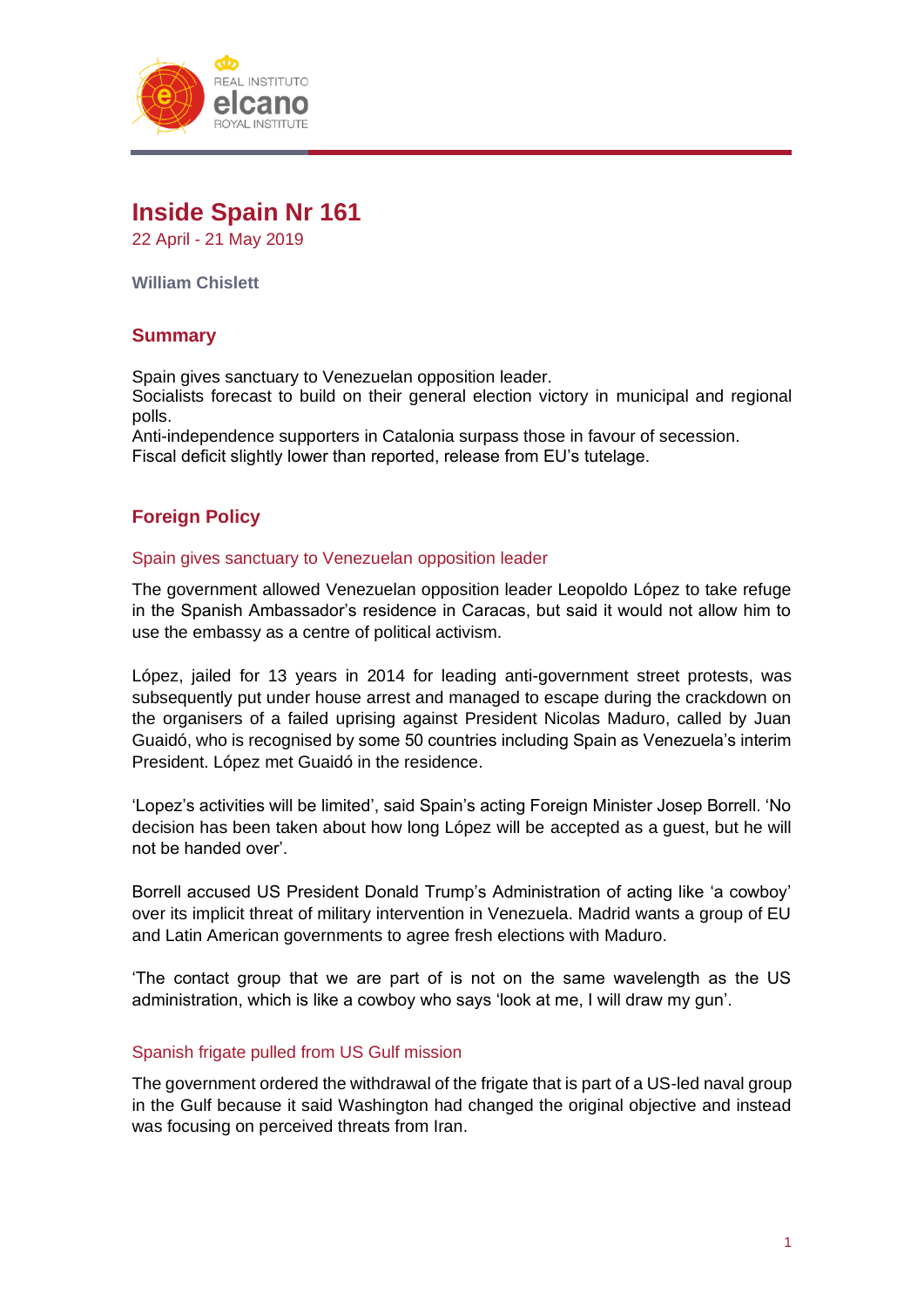'The US government took a decision outside of the framework of what had been agreed with the Spanish Navy', said acting Defence Minister Margarita Robles.

Spain wanted to avoid being involuntarily dragged into any kind of conflict with Iran amid rising tensions between Washington and Tehran.

The 215-sailor Méndez Núñez was due to celebrate the  $500<sup>th</sup>$  anniversary of the first circumnavigation of the world, accomplished by Portuguese explorer Ferdinand Magellan and Spanish discoverer Juan Sebastián Elcano, as scheduled under a US-Spanish agreement.

The Spanish frigate rejoined the fleet when it reached the Indian Ocean.

# Foreign Minister slams US over ruling on Cuba

Acting Foreign Minister Josep Borrell called the US Administration's decision to lift a ban on lawsuits in US courts over property seized by Cuba an 'abuse of power'.

Washington plans to begin enforcing a provision of the 1996 Helms-Burton Act allowing Cuban-Americans and other US citizens to sue in US courts over property confiscated after the 1959 Cuban revolution.

'This is further proof of a lack of cooperation on the part of the US Administration and the adoption of extra-territorial measures which, according to us, are an abuse of power which we oppose', he told Spanish public television TVE.

Spain is one of the biggest investors in Cuba.

Trump's move, in retaliation for Cuba's support of the embattled Venezuelan President Nicolas Maduro, would open the way for lawsuits against foreign companies that have benefited from the seizure of US companies.

Borrell's stance is in line with the position of the EU, which warned it would challenge the Cuba action before the World Trade Organisation.

# Immigration main concern, not unemployment

The main concern of Spaniards ahead of the European elections on 26 May is immigration (see Figure 1) and no longer unemployment, reflecting the country's recovery from a long recession and the rise of VOX, a far-right, populist and antiimmigrant party that is represented in the national parliament for the first time since 1982 with 24 seats (only one before).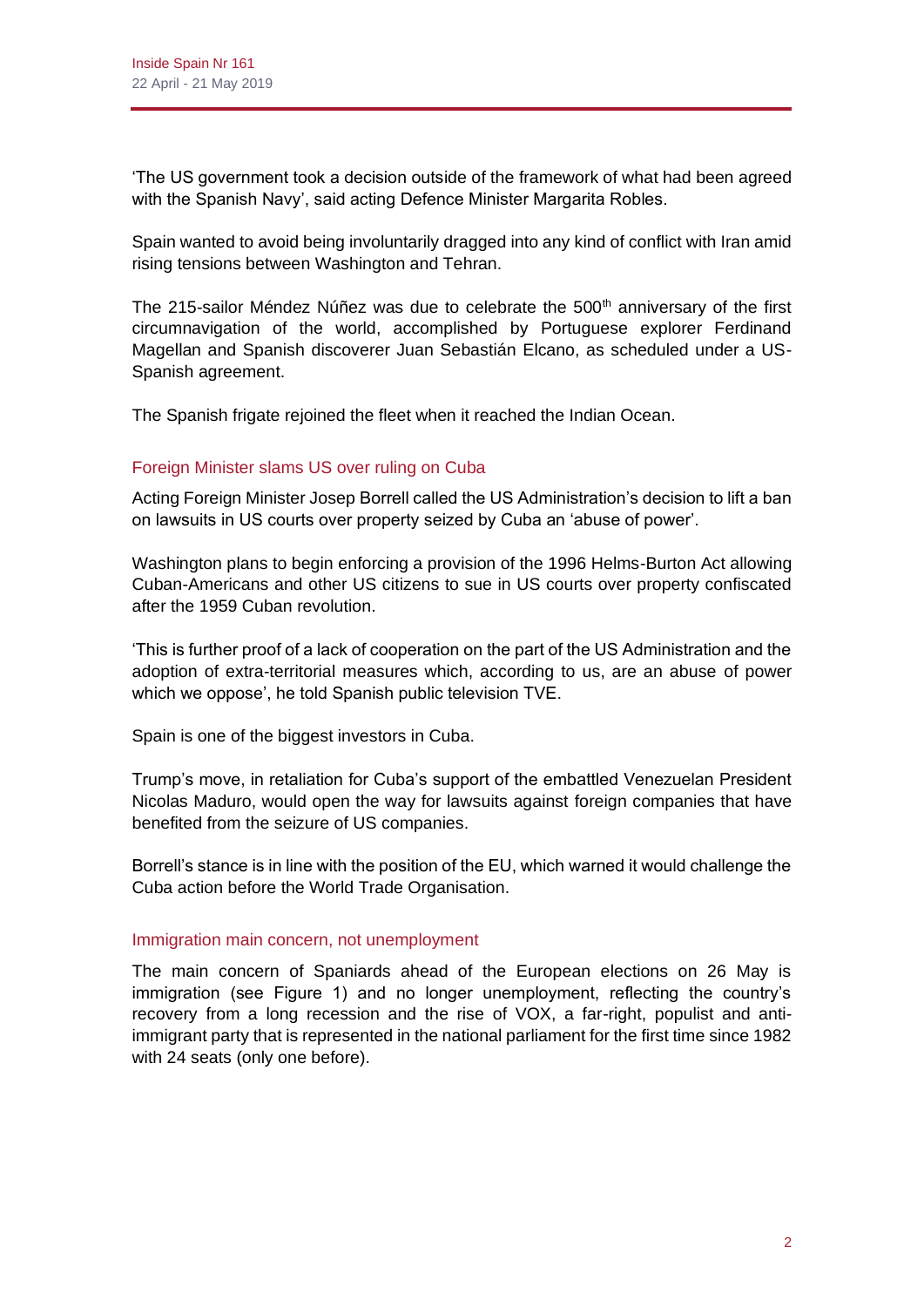|                                  | Ave. | France | Germany | Hungary | Italy | Poland Spain |    |
|----------------------------------|------|--------|---------|---------|-------|--------------|----|
| Immigration                      | 35   | 20     | 32      | 45      | 35    | 37           | 30 |
| Environment                      | 29   | 29     | 34      | 31      | 24    | 26           | 25 |
| Security                         | 23   | 19     | 26      | 31      | 16    | 32           | 18 |
| Unemployment                     | 15   | 16     | 10      | 12      | 21    | 11           | 27 |
| Public debt                      | 18   | 24     | 23      | 9       | 20    | 16           | 21 |
| Political disagreements in<br>EU | 17   | 10     | 27      | 19      | 14    | 19           | 13 |

### **Figure 1. What are the EU's three main problems (% of respondents)**

Source: LENA/YouGov.

Yet the percentage of Spaniards who do not want more refugees to be allowed into their country is one of the lowest among the nations surveyed (see Figure 2).

#### **Figure 2. My country should not take more refugees from conflict zones. Do you agree with this? (% of respondents)**

|                | Average |    | France Germany | Hungary | Italy | Poland | <b>Spain</b> |
|----------------|---------|----|----------------|---------|-------|--------|--------------|
| Yes            | 46      | 43 | 34             | 49      | 53    | 53     | 42           |
| No             | 29      | 27 | 41             | 21      | 25    | 17     | 22           |
| <b>Neither</b> | 22      | 22 | 21             | 25      | 19    | 25     | 28           |

Source: LENA/YouGov.

Spain overtook Italy in 2018 as the main recipient of undocumented migrants who made the perilous Mediterranean crossing to Europe. A record 57,250 people arrived on Spanish shores, up from the previous high of 39,180 in 2006, and around half the total number of 113,145, according to the International Organisation for Migration (IOM).

Forty-five per cent of respondents in Spain believe populist parties threaten the working of the EU (see Figure 3).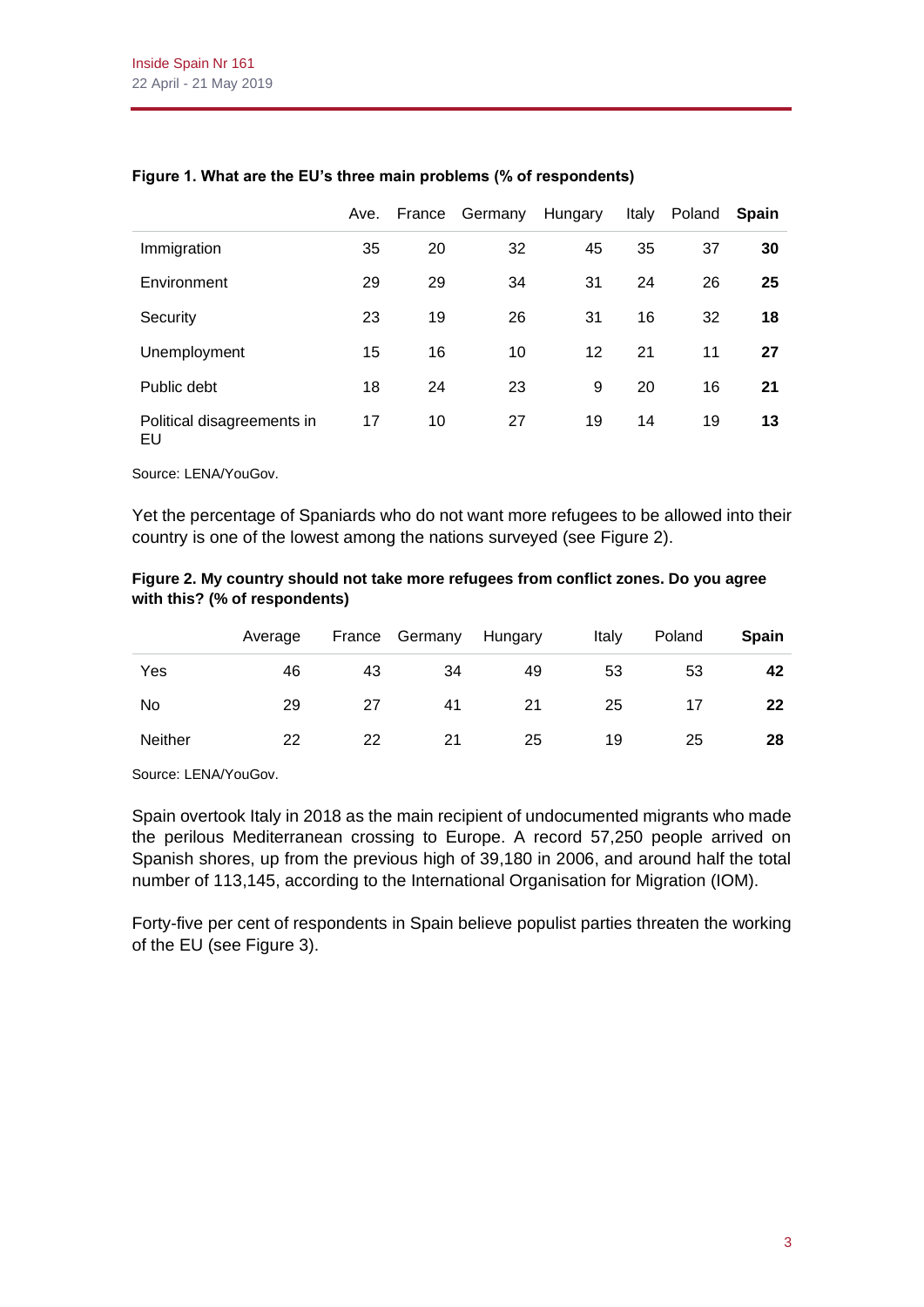|                                                                          | France | Germany | Italy | <b>Spain</b> |
|--------------------------------------------------------------------------|--------|---------|-------|--------------|
| The austerity policies of the last few years have been<br>beneficial     | 20     | 33      | 18    | 29           |
| The EU needs solidarity mechanisms between<br>countries                  | 38     | 57      | 54    | 53           |
| The EU should foster social policies of equality of living<br>conditions | 54     | 51      | 56    | 61           |
| Populist parties threaten the EU's functioning                           | 41     | 56      | 36    | 45           |

### **Figure 3. Are you in agreement with the following affirmations? (% of yes)**

Source: LENA/YouGov.

The figure for those who say EU membership is good for Spain remains one of the highest at 65% (see Figure 4), and 74% of respondents said they expected the EU to still be in existence in 10 years' time (see Figure 5).

# **Figure 4. Is belonging to the EU good for your country? (% of respondents)**

|                         | Average | Germany | Poland | <b>Spai</b><br>n | Hungary | Italy | France |
|-------------------------|---------|---------|--------|------------------|---------|-------|--------|
| A lot, quite a lot      | 63      | 70      | 70     | 65               | 64      | 57    | 51     |
| Neither good nor<br>bad | 20      | 16      | 14     | 24               | 25      | 20    | 24     |
| Little or nothing       | 12      | 11      | 11     |                  | 8       | 19    | 19     |

Source: LENA/YouGov.

#### **Figure 5. Do you believe the EU will continue to exist in 10 years' time? (%)**

|         | Yes | No |
|---------|-----|----|
| Germany | 74  | 19 |
| Spain   | 74  | 17 |
| Poland  | 69  | 20 |
| Hungary | 68  | 22 |
| Italy   | 68  | 22 |
| France  | 60  | 20 |
|         |     |    |

Source: LENA/YouGov.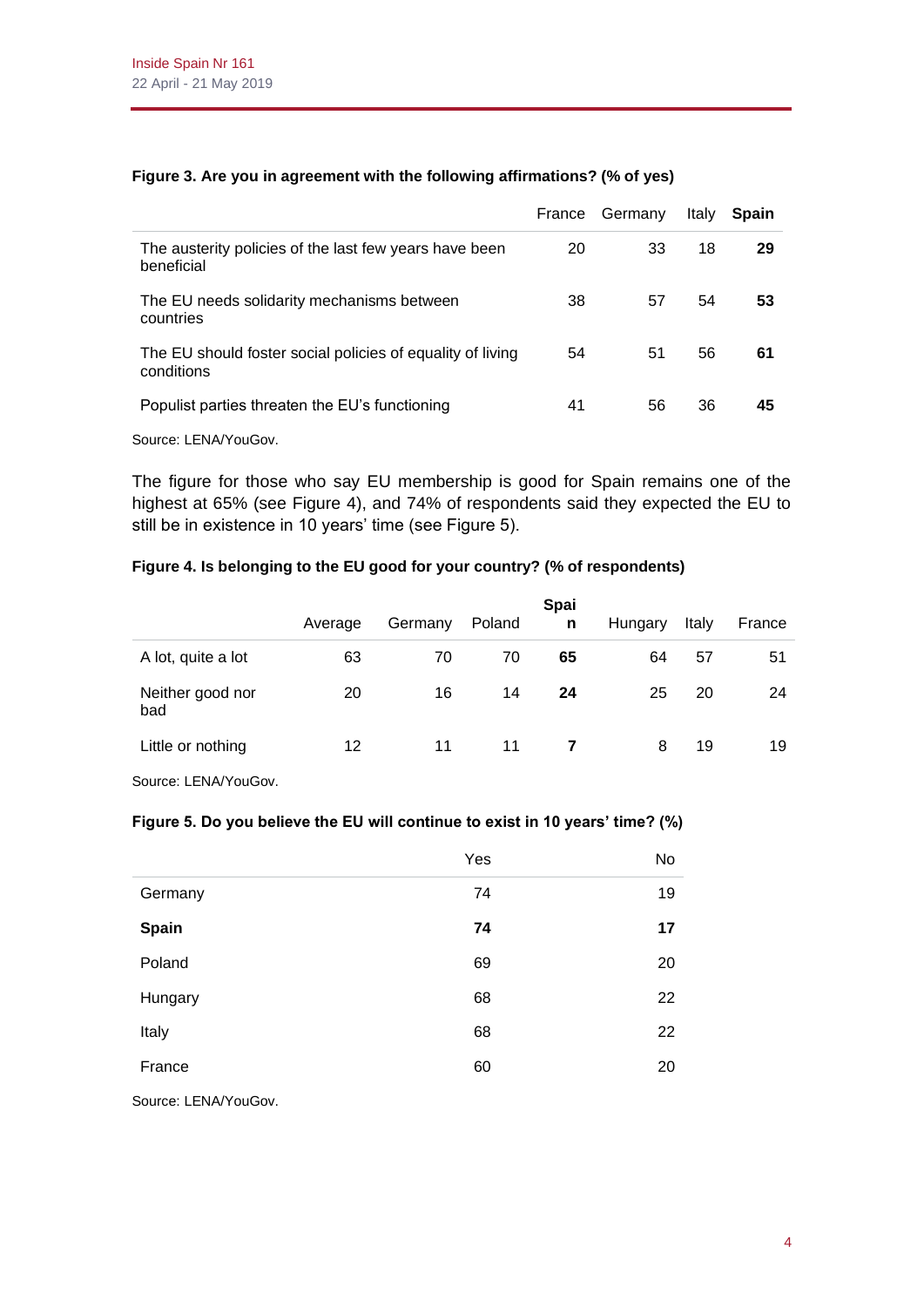# **Domestic scene**

#### Socialists forecast to build on their general election victory in municipal and regional polls

The Socialists, who won the snap general election on 28 April, are expected to continue to gain strength in the municipal and regional elections on 26 May, and their outcome could influence the shape and ability of Pedro Sánchez, the caretaker Prime Minister, to form a new minority government.

According to the state-funded CIS, the Socialists will be the most voted party in 10 of the 12 autonomous regions (out of a total of 17) that go to the polls, and together with the support of Más Madrid and Podemos would be able to regain control of Madrid from the Popular Party (PP) for the first time since 1995. The most voted party in the Madrid municipal election would be Más Madrid of Manuela Carmena, the capital's current Mayor. The Socialists are also expected to win the European elections.

Sánchez's victory in the general election was a personal triumph. Elected leader of his party in 2014, he led the Socialists to their worst-ever election result in December 2015, and then lost even worse in June 2016 when political deadlock produced another inconclusive vote. Forced out of his party for refusing to allow the PP to continue in office, he resigned his seat in parliament and travelled around Spain building grassroots support, and in June 2017 won the primaries to lead his party again. Not for nothing is the title of his recent book *Manual de resistencia* (Resistance manual).

His victory was also good news for Europe's ailing social democracy. EU socialist leaders appointed him their representative for the forthcoming negotiations on the distribution of senior positions in the European Commission once the results of the elections for the European Parliament are known.

Less clear is whether and when Sánchez, with 123 of the 350 seats (up from 85 in 2016 and the best result since 2008) will be able to form another minority national government (see Figure 6). The PP and Ciudadanos (Cs) are likely to vote against the Socialists in the first vote in the national parliament when an absolute majority is needed (but only a simple majority in the second vote). The far-left Unidos Podemos (UP), with 42 seats, down from 71, is insisting on forming a coalition with the Socialists in return for its support, rejected by Sánchez, who only wants policy pacts to be agreed.

UP's economic programme is wildly unrealistic and it also backs a referendum on independence for Catalonia, although its position on secession is not clear. UP's support in whatever form would still leave the Socialists 11 short of the 'magic' number of 176, a gap that Sánchez does not want to be filled by the pro-Catalan independence parties, who won 22 seats, five more than in 2016. His first government in June 2018 depended for its survival on Catalan MPs as they, along with UP, supported a censure motion against the PP government of Mariano Rajoy, but it only lasted eight months as they rejected the Socialists' draft budget.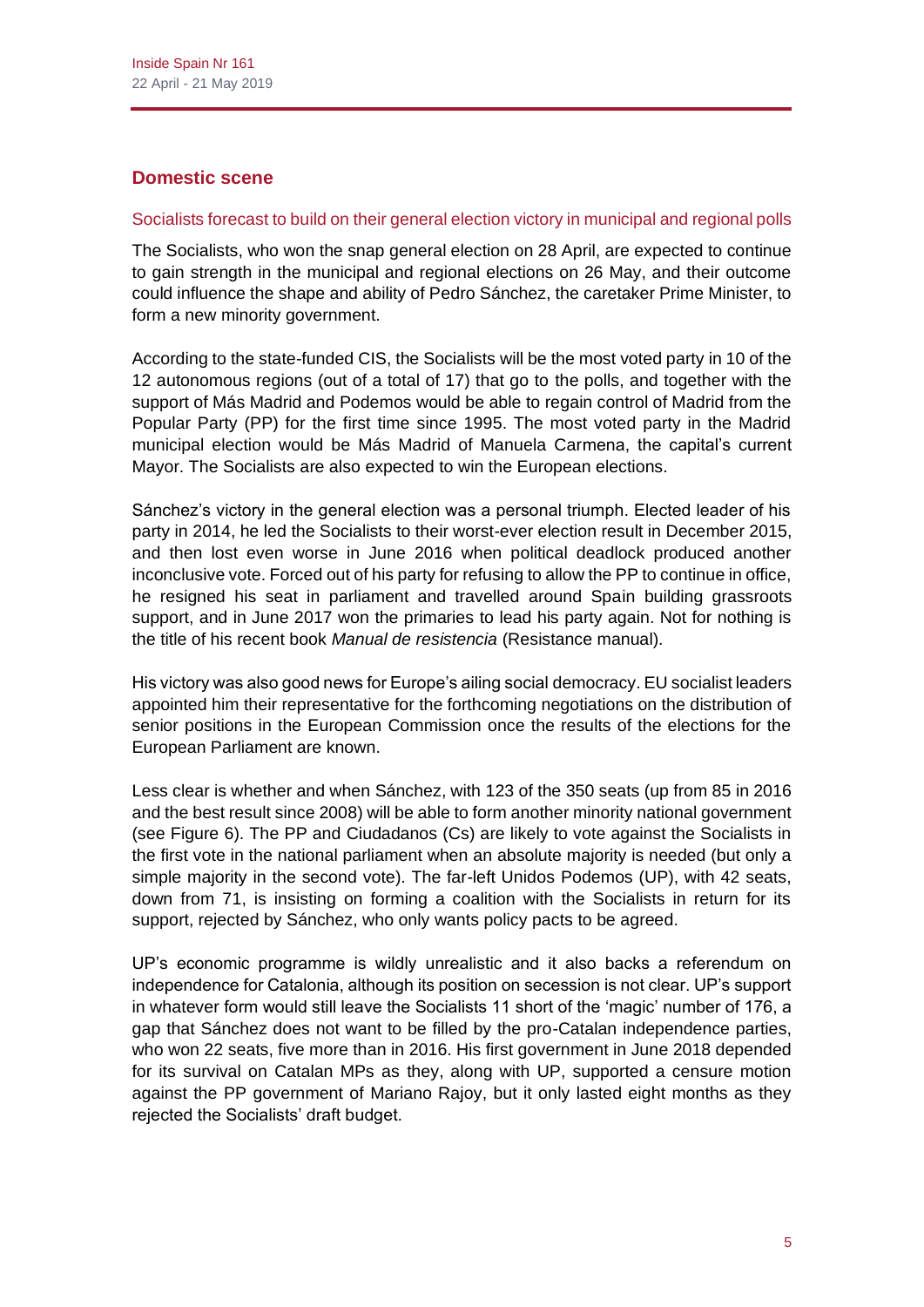|                                    |                | 2019  |      |                | 2016  |      |
|------------------------------------|----------------|-------|------|----------------|-------|------|
|                                    | <b>Seats</b>   | Votes | %    | <b>Seats</b>   | Votes | %    |
| <b>Socialists</b>                  | 123            | 7.48  | 28.7 | 85             | 5.42  | 22.6 |
| <b>Popular Party</b>               | 66             | 4.35  | 16.7 | 137            | 7.90  | 33.0 |
| Ciudadanos                         | 57             | 4.13  | 15.9 | 32             | 3.12  | 13.1 |
| Unidas Podemos                     | 42             | 3.73  | 14.3 | 71             | 5.04  | 21.1 |
| <b>VOX</b>                         | 24             | 2.67  | 10.3 |                |       |      |
| Catalan Republican Left            | 15             | 1.01  | 3.4  | 9              | 0.62  | 2.6  |
| $J \times Cat(1)$                  | $\overline{7}$ | 0.49  | 1.9  | 8              | 0.48  | 2.0  |
| <b>Basque Nationalist</b><br>Party | 6              | 0.39  | 1.5  | 5              | 0.28  | 1.2  |
| <b>EH Bildu</b>                    | 4              | 0.25  | 1.0  | $\overline{2}$ | 0.18  | 0.8  |
| <b>Canarian Coalition</b>          | 2              | 0.13  | 0.5  | 1              | 0.07  | 0.3  |
| <b>Others</b>                      | 4              | 0.33  | 1.2  |                |       |      |
| Voter turnout (%)                  | 75.75          |       |      | 69.84          |       |      |

### **Figure 6. Results of general elections, 2019 and June 2016 (seats, millions of votes and % of total votes)**

(1) CDC in 2016.

Source: Interior Ministry.

Meanwhile, the PP, the traditional party of the right, and Cs are battling out which of them represents the centre right and are setting themselves apart from the far-right VOX, which entered the national parliament with 24 seats after an electoral campaign in which the three parties seemingly sought to outdo one another in who was the more conservative and could beat the nationalistic drum the loudest. The divided right helped the Socialists become the most voted party.

The PP's leader Pablo Casado, who replaced Mariano Rajoy last July, has softened his aggressive discourse, which alienated some of the party's voters, and seems more ready to cooperate with a Socialist government on some issues than Cs whose ambition is to become the main centre-right party. The PP lost 71 seats in the general election and 3.5 million votes, its worst result ever. Another drubbing in the upcoming elections would further weaken Casado's leadership.

The new parliament has the largest share of female MPs in Europe and the second in the world after Ruanda (see Figure 7).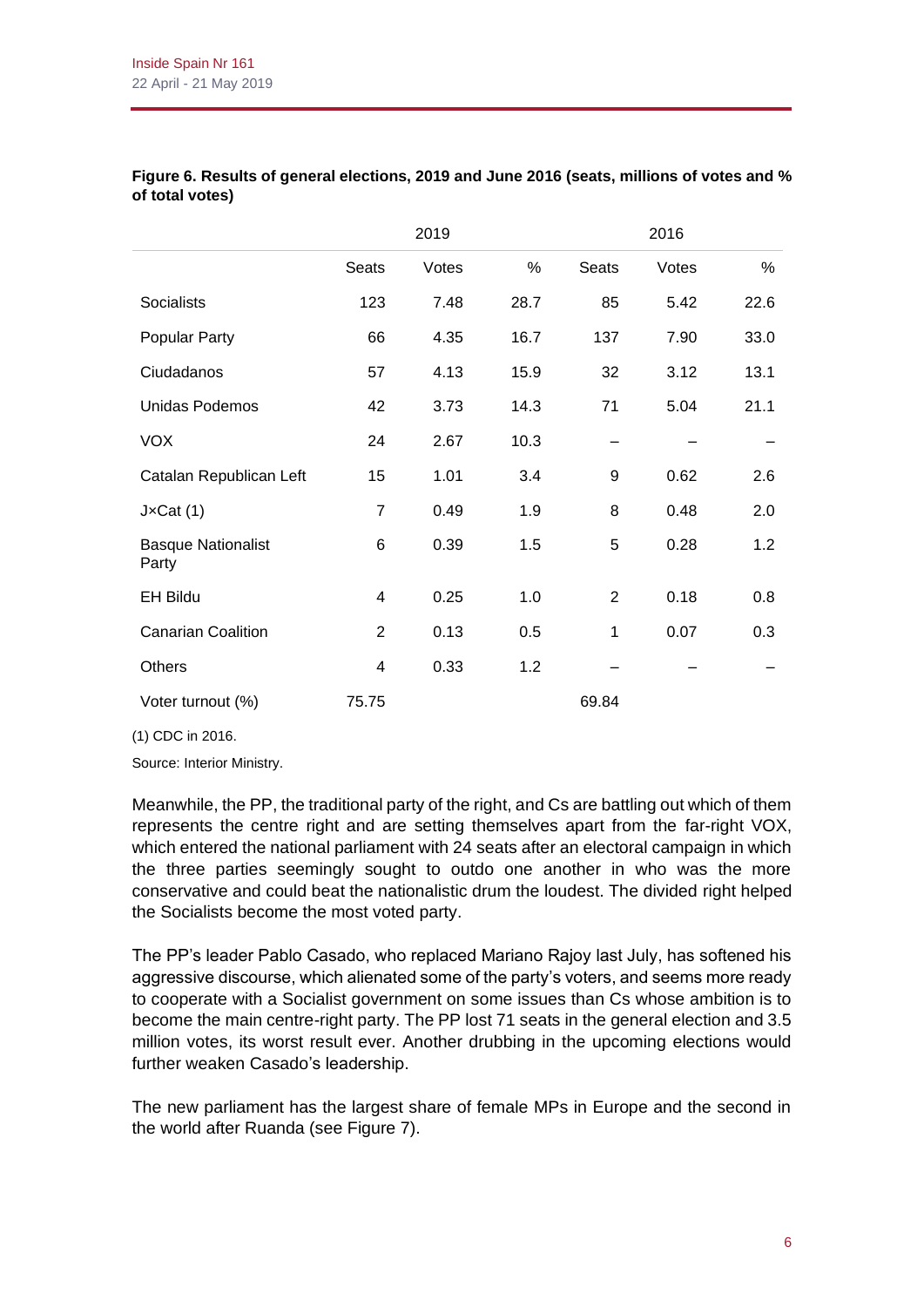|              | %    |                | %    |
|--------------|------|----------------|------|
| <b>Spain</b> | 47.4 | <b>Denmark</b> | 37.4 |
| Sweden       | 47.3 | Austria        | 37.2 |
| Finland      | 41.5 | Italy          | 35.7 |
| Norway       | 40.8 | Portugal       | 35.7 |
| France       | 39.7 | UK             | 32.0 |
| Belgium      | 38.0 | EU average     | 31.5 |

# **Figure 7. Female members of EU national parliaments, May 2019 (% of total members)**

Source: European Institute for Gender Equality.

# Anti-independence supporters in Catalonia surpass those in favour of secession

For the first time since June 2017, more people are against an independent Catalan state than in favour, but only by a small margin (48.6% vs 47.2%, see Figure 8).

|     |      |      |      | Dec 2014 June 2015 June 2016 June 2017 April 2018 May 2019 |      |      |
|-----|------|------|------|------------------------------------------------------------|------|------|
| Yes | 44.4 | 42.9 | 47.7 | 41.1                                                       | 48.0 | 47.2 |
| No  | 45.3 | 50.0 | 42.4 | 49.4                                                       | 43.7 | 48.6 |

#### **Figure 8. Do you want Catalonia to be an independent country? (%)**

Source: Centre d'Estudis d'Opinió, Catalan government.

The poll was conducted after the 28 April general election, which saw the Catalan Republican Left (ERC) and Junts per Catalunya, the two parties in favour of independence, winning 22 seats in the national parliament, five more than in 2016, on the highest turnout (77.5%) since 1982. Including Front Republicà, which won no seats in parliament, the pro-independence parties obtained 1.62 million votes (39.4% of the total and 510,279 more votes) compared with 1.74 million (43.2% and +379,026) for those against secession. The other 17.4% of votes went to other parties, mainly En Comú Podem which is in favour of a referendum on independence but has no clear position.

The centre-right Popular Party (PP) was all but wiped out in Catalonia as it only won a single seat, down from six in 2016. The Socialists gained 12, five more, and Ciudadanos (Cs) five, the same number.

ERC's leader, Oriol Junqueras, is one of five Catalan politicians elected or re-elected to parliament or the senate who have been in pre-trial detention for the last 18 months. Guarded by police, they were allowed to register their seats and then returned to prison. They have been on trial at the Supreme Court since February charged with rebellion and sedition along with seven others for their alleged roles in organising and holding the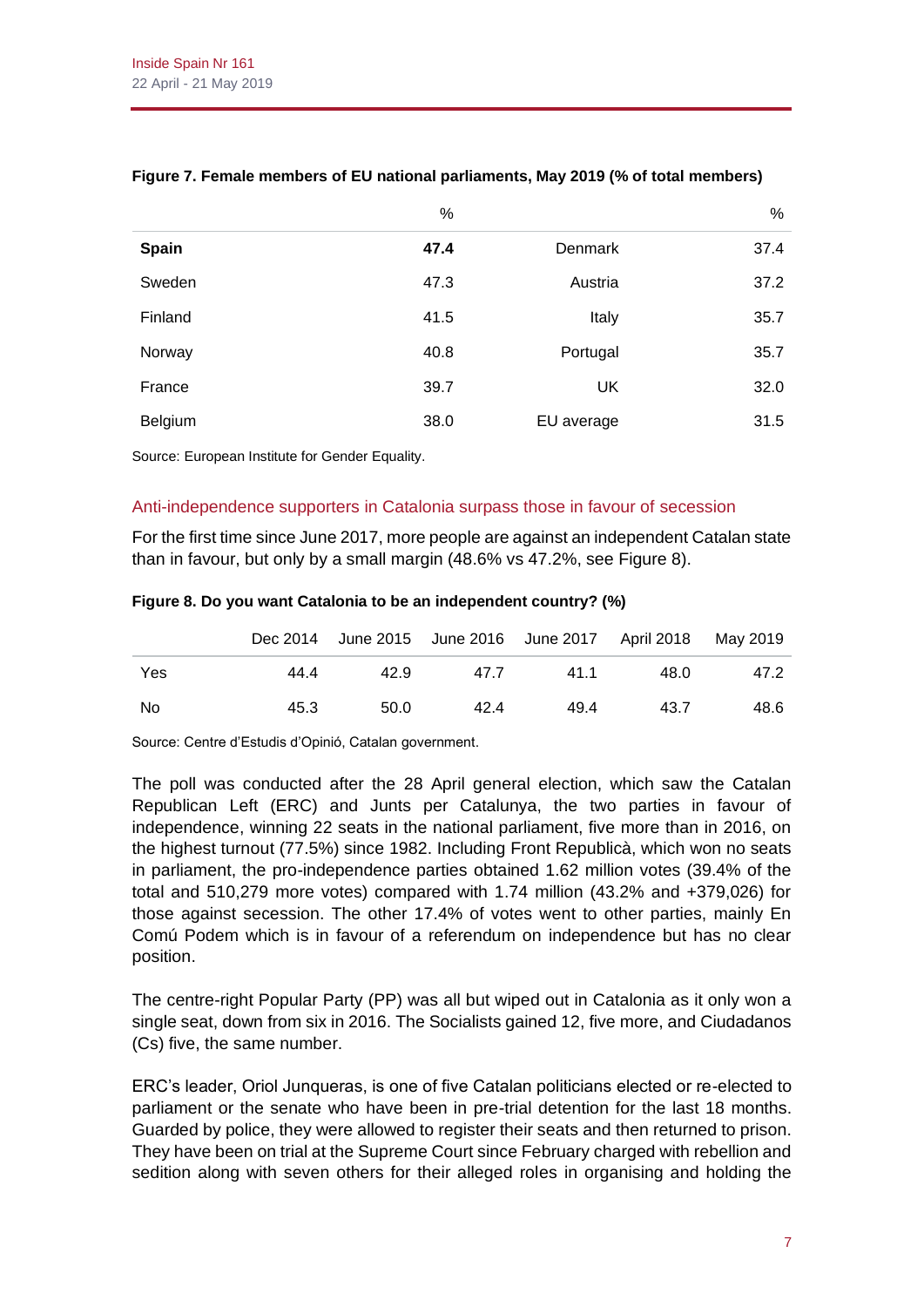illegal referendum on independence in 2017, followed by a unilateral declaration of secession.

There is no date by when the outcome of the trial is expected. The Spanish justice system moves at a snail's pace: the Constitutional Court took a staggering four years to rule in favour of the Popular Party's challenge to parts of the 2006 Catalan autonomy statute. That decision propelled the independence movement.

If sentences are handed down later this year, the confrontation between the Catalan and national governments would reach boiling point and could provoke Quim Torra, the ultranationalist Premier of Catalonia, into calling a snap election in the region.

Alternatively, Torra could wait until next March when the three-year ban on Artur Mas, a former Catalan Premier, from holding public office is lifted. Mas was sentenced for holding a non-binding vote on independence in 2014.

The new minority Socialist national government, assuming it can be formed, is expected to continue to sit down with pro-independence Catalan leaders to see if ways can be found to resolve the crisis, although the evidence so far shows that the talks are a dialogue of the deaf.

Albert Rivera, the leader of Cs, called on Pedro Sánchez, the caretaker Prime Minister, to impose direct rule on Catalonia under Article 155 of the Constitution. That was done by the Popular Party Prime Minister Mariano Rajoy between October 2017 and June 2018 after the illegal referendum and declaration of independence. Imposing direct rule is in the hands of the Senate, which the Socialists gained control of in April's general election and is not an option under consideration.

Sánchez's attempt to appoint Miquel Iceta, the leader of the Catalan Socialist Party, president of the Senate, in what was seen as a goodwill gesture, was blocked by the proindependence parties who have a narrow majority in the Catalan parliament. The body's approval was needed because Iceta would have gone to the Senate as a senator appointed by the parliament. The 17 regional parliaments appoint 58 of the Senate's 266 members. In his place, Sánchez appointed the Catalan Manuel Cruz and another Catalan, Meritxell Batet, the former Minister for Territorial Policy, was named President of the Congress.

While the percentage of those in Catalonia who want the region to be independent has stayed more or less the same since 2017, support for the territory as a state in a fully federal Spain has risen (see Figure 9). The country's system of autonomous regions shares some elements with federalism.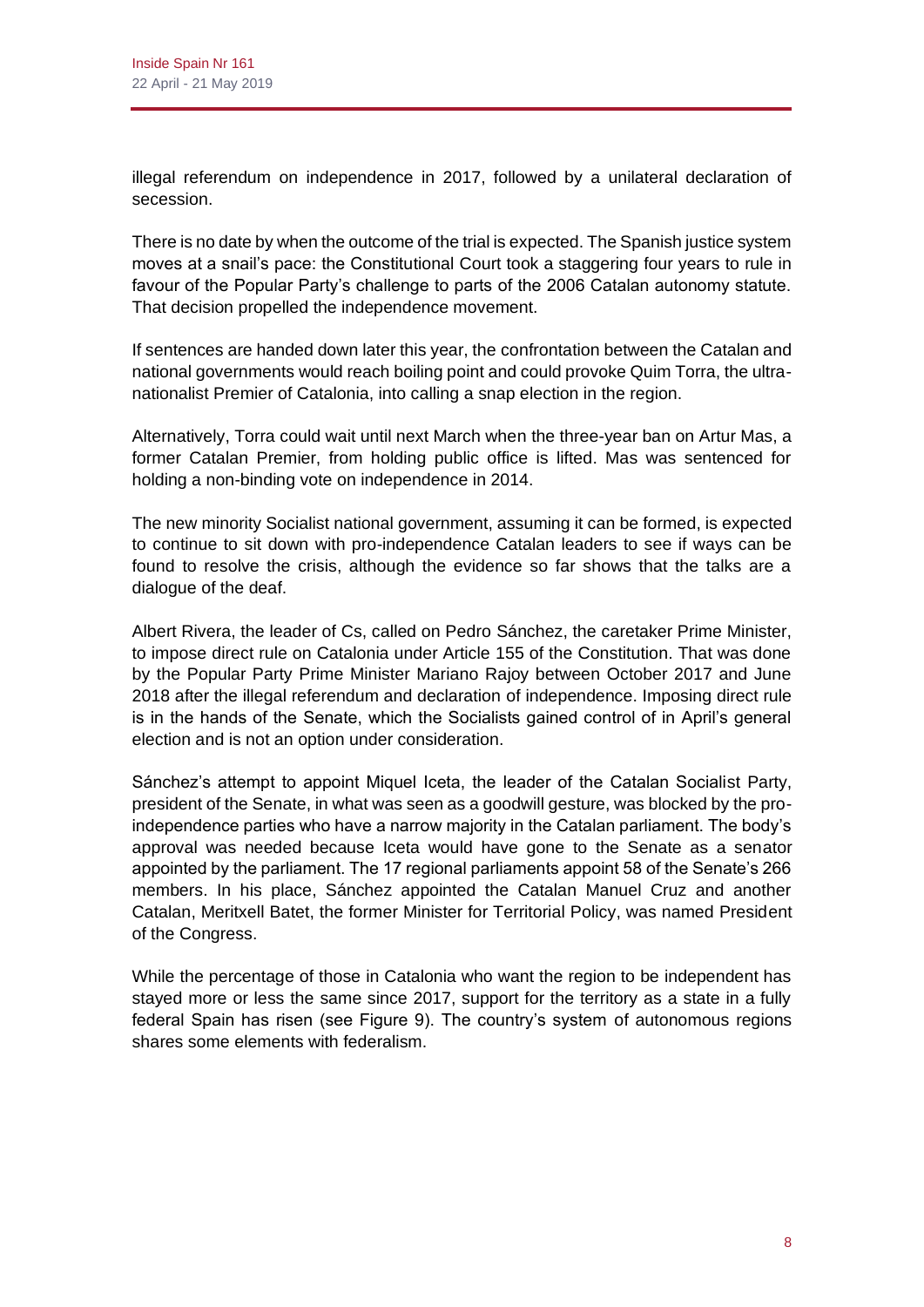|                                         | Mar 06 | Apr 09 | Nov 13 | Mar 17 | Apr 18 | Mav 19 |
|-----------------------------------------|--------|--------|--------|--------|--------|--------|
| A region of Spain                       | 8.1    | 4.4    | 5.4    | 7.0    | 6.0    | 6.0    |
| An autonomous community<br>(status quo) | 38.2   | 34.9   | 18.6   | 28.5   | 24.0   | 25.8   |
| A state in federal Spain                | 33.4   | 35.0   | 21.3   | 21.7   | 22.2   | 29.4   |
| An independent state                    | 13.9   | 20.9   | 48.5   | 37.3   | 40.8   | 35.0   |

#### **Figure 9. Do you believe that Catalonia should be…? (%)**

Source: Centre d'Estudis d'Opinió, Catalan government.

Pro-independence activists continue to use every opportunity to push their cause, particularly abroad, including, to the outrage of many, at a tribute this month to the thousands of exiled Spaniards who had fought for the Republic during the Civil War and were deported from France to Nazi concentration camps during World War II, most of them to Mauthausen in Austria.

Gemma Domènech, the Director of Democratic Memory at the Catalan Justice Department, referred to the jailed separatist leaders as 'political prisoners' at an event at Mauthausen to mark the  $74<sup>th</sup>$  anniversary of the liberation of the camp.

Acting Spanish Justice Minister Dolores Delgado was present but left in the middle of Domènech's speech. 'Any act of exclusion clashes head-on with the spirit that emerged from this extermination camp, where defenders of freedom died', she said afterwards.

Domènech wore a yellow ribbon –the symbol of support for those in jail– on the lapel of her jacket. This was particularly offensive in the context of the camp, where prisoners were forced to sew coloured stars on their clothes to identify the reason for their imprisonment –yellow was the colour that identified Jews–.

In a shock for the Catalan business community, pro-independence supporters gained control of the Barcelona Chamber of Commerce in the elections for its new governing body. Only 4.5% of those eligible to vote voted.

# Former ETA chief arrested in France after 17 years on the run

French and Spanish police detained Josu Ternera, the former political leader of the Basque terrorist group ETA –whose real name is José Antonio Urrutikoetxea– in the French Alps. He went on the run in 2002.

The 68-year-old is accused of taking part in a 1987 attack that killed 11 people including five children in Zaragoza. In all, ETA killed 854 people in its 50-year campaign for an independent Basque Country.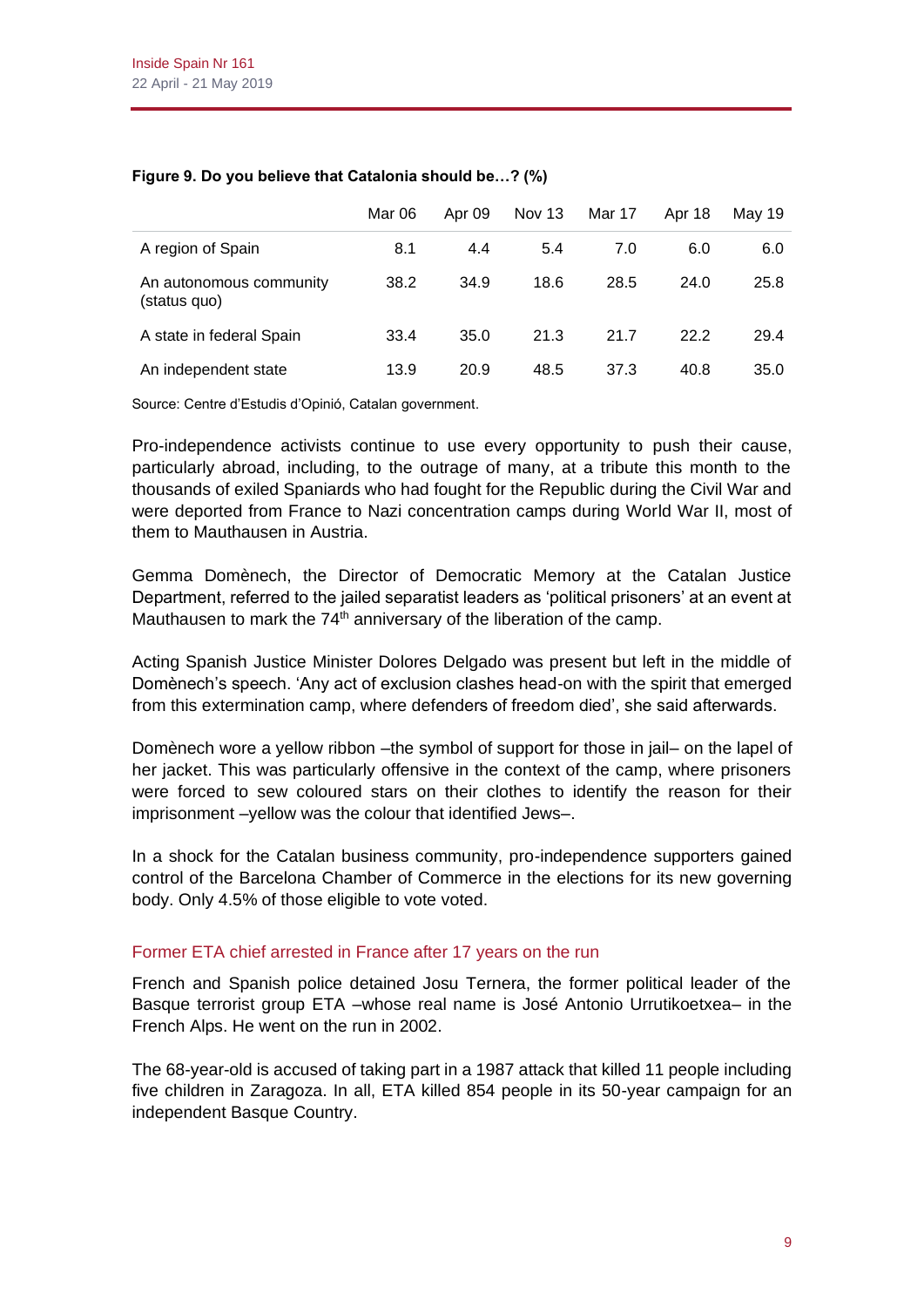Ternera was involved in the failed negotiations with the Socialist government of José Luis Rodríguez Zapatero in 2006. He recorded the 'final declaration' announcing the group's dissolution in May 2008.

# Spain continues to lead early school-leaving rate, despite big improvement

Almost one in every five people in Spain last year had completed at most a lower secondary education and were not in further education and training, the largest rate in the EU, but down from close to one in three in 2006 (see Figure 10).

|              | 2018 | 2006 |
|--------------|------|------|
| Spain        | 17.9 | 30.3 |
| Portugal     | 11.8 | 38.5 |
| Italy        | 14.5 | 20.4 |
| UK           | 10.7 | 11.3 |
| <b>EU-28</b> | 10.6 | 15.3 |
| Germany      | 10.3 | 13.7 |
| France       | 8.9  | 12.4 |

|  |  | Figure 10. Early leavers from education and training (% of population aged 18-24) |  |  |
|--|--|-----------------------------------------------------------------------------------|--|--|
|--|--|-----------------------------------------------------------------------------------|--|--|

Source: Eurostat.

The rate surged during the 1998-2008 economic boom when teenagers abandoned the classroom in droves for jobs that were easily found, particularly in the real-estate sector where the number of housing starts reached 865,561 in 2006 (more than the UK, Germany and France combined).

When the massive property bubble burst and unemployment soared (to 26.7% in 2013 from a low of 8% in 2007) many more students had no option but to stay on at school.

The EU has set a target rate of 10% by 2020, which 21 of the 28 member states have reached. Portugal's improvement has been stunning: from 44% in 2000 to 11.8%.

# **The Economy**

# Fiscal deficit slightly lower than reported, release from EU's tutelage

Spain's fiscal deficit in 2018 was 2.5% of GDP and not 2.63% as reported, according to Eurostat. The lower deficit was due to one-off extraordinary spending that it was decided did not have to be charged to last year's accounts.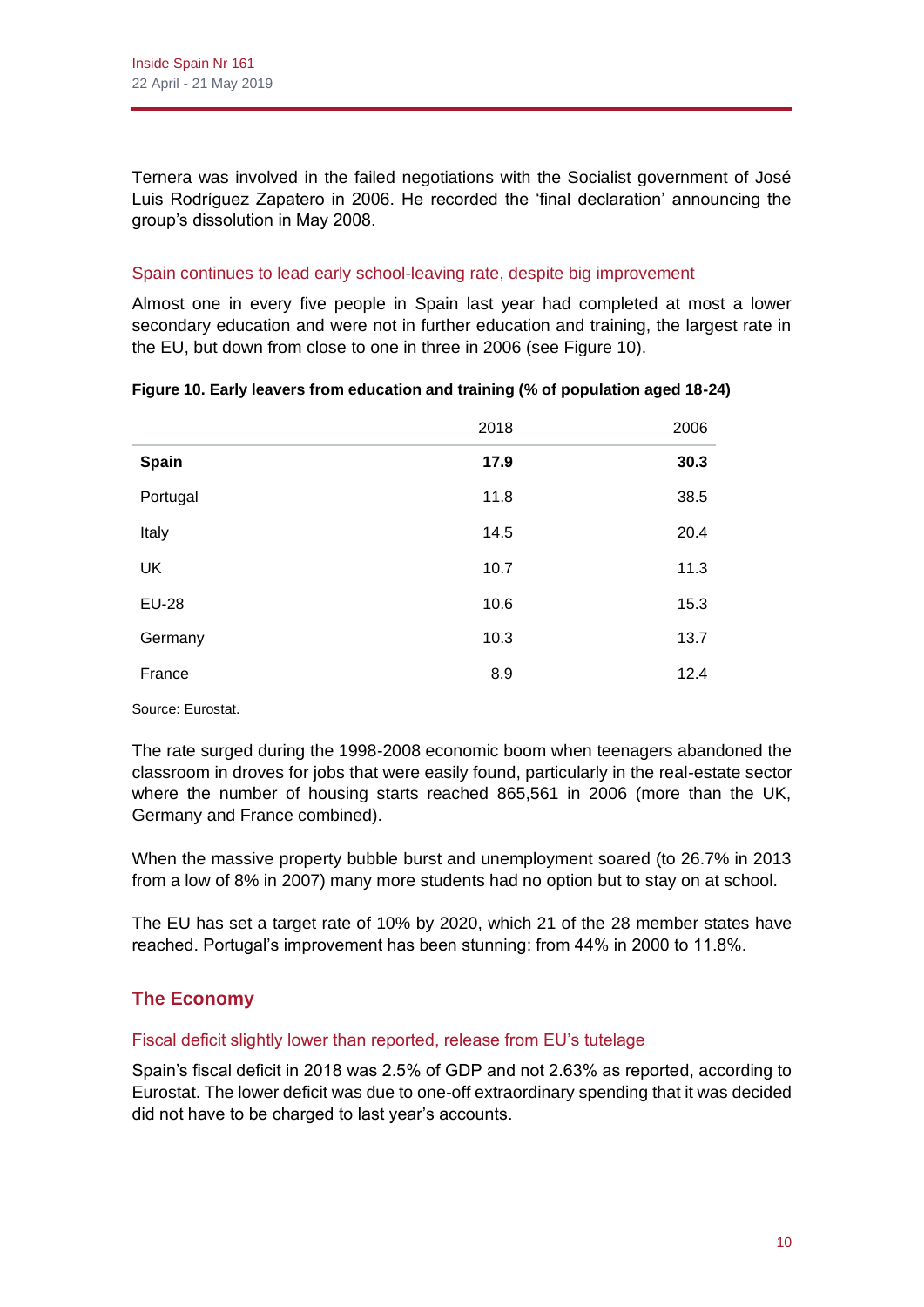By reducing the deficit to below the EU's threshold of 3%, Spain was no longer the only EU country still under the excessive deficit procedure. Among the big four euro-area economies, Spain's deficit is the highest along with France (see Figure 11).

|           | Govt. revenue | Govt. spending | Fiscal deficit | Public debt |
|-----------|---------------|----------------|----------------|-------------|
| France    | 53.5          | 56.0           | $-2.5$         | 98.4        |
| Germany   | 45.6          | 43.9           | $+1.7$         | 60.9        |
| Italy     | 46.4          | 48.6           | $-2.1$         | 132.2       |
| Spain     | 38.9          | 41.3           | $-2.5$         | 97.1        |
| Euro area | 45.0          | 45.6           | $-0.6$         | 85.1        |

### **Figure 11. Fiscal deficit and public debt, 2018 (% of GDP)**

Source: Eurostat.

Spain's government revenue, at 38.9% of GDP, was well below the euro-area average of 45%, reflecting lower collection of taxes due to evasion and fraud, which remain high (personal income tax and corporate rates are not among the highest), while spending was closer to the average.

Spain may be out from under supervision, but the European Commission is keeping a watchful eye on the fiscal situation. It believes Spain will not meet the commitment to reduce the deficit to below 2% of GDP this year and next.

Initially, Spain was going to cut the deficit to 1.3% this year and 0.5% in 2020. The latest figures submitted to Brussels are 2% and 1.1%, respectively. The Commission forecasts deficits of 2.3% and 2%, respectively.

# Tax crackdown nets €15 billion

The fight against tax fraud and evasion netted €15 billion last year, the second largest amount, according to the Tax Agency (see Figure 12).

| Figure 12. Revenue recovered from tax fraud and evasion, 2009-18 (€ billion) |  |
|------------------------------------------------------------------------------|--|
|------------------------------------------------------------------------------|--|

| 2009 2010 2011 2012 2013 2014 2015 2016 2017 2018         |  |  |  |  |
|-----------------------------------------------------------|--|--|--|--|
| 8.1  10.0  10.5  11.5  10.9  12.3  15.7  14.9  14.8  15.0 |  |  |  |  |

Source: Tax Agency.

The success of the tax authorities was helped by greater sharing of information among OECD countries under the common reporting standard (CRS), which revealed undeclared bank accounts abroad amounting to €457 billion. Operation Carpo targeted tax evasion in fruit and vegetable markets and Operation Dreams found massive VAT fraud in the sale of electronic products.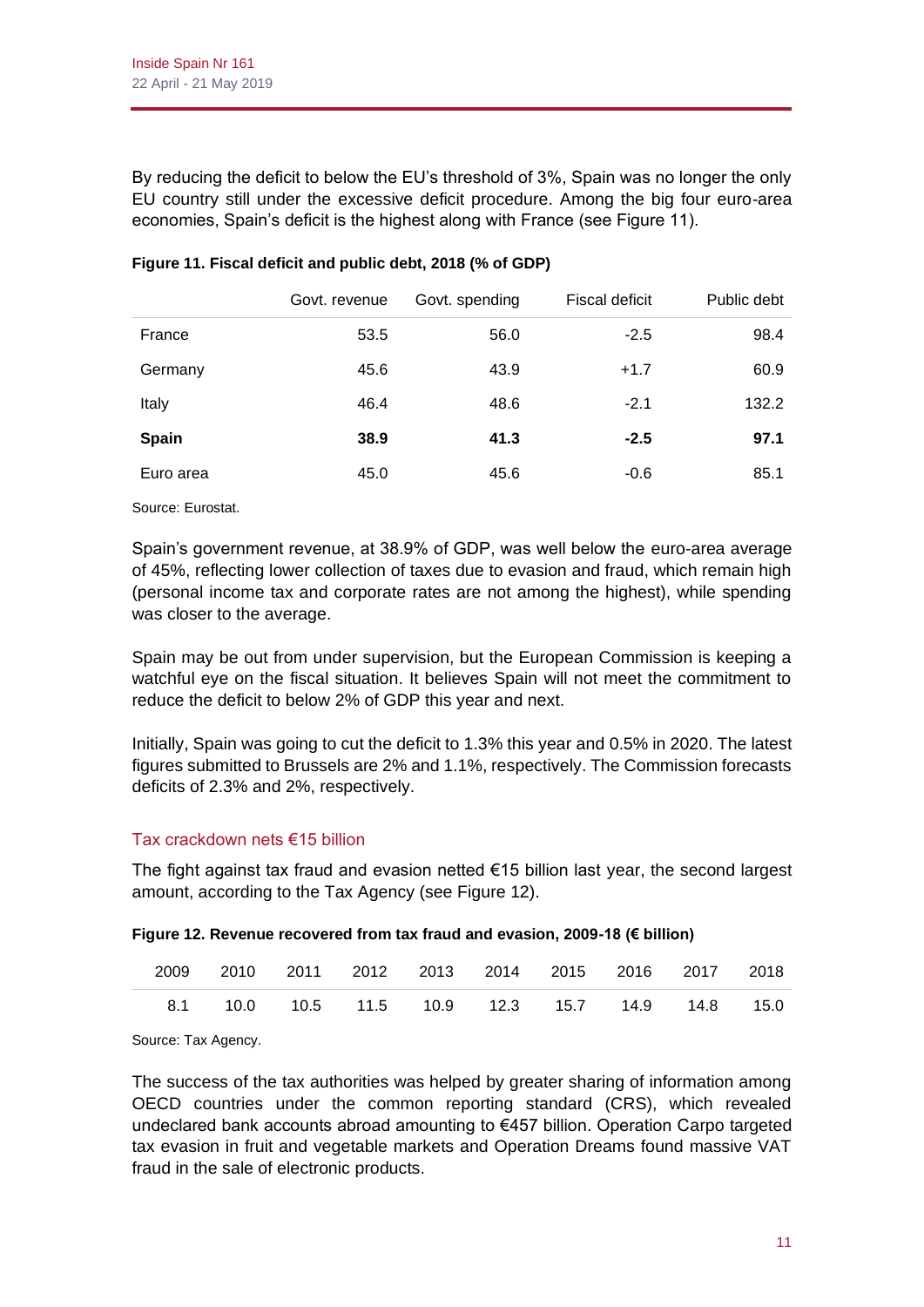# High risk of job automation

A much larger share of jobs is at risk of automation in Spain (21.7%) than in the average OECD country (14%), according to a report by the Paris-based think tank.

Only Greece, Slovenia and the Slovak Republic have a higher risk among the countries for which data is available (see Figure 13).

#### **Figure 13. Jobs at high risk of automation (1)**

|                 | % of jobs at high risk of automation |
|-----------------|--------------------------------------|
| Slovak Republic | 33.6                                 |
| <b>Spain</b>    | 21.7                                 |
| Germany         | 18.4                                 |
| France          | 16.4                                 |
| Italy           | 15.2                                 |
| OECD average    | 14.0                                 |
| <b>UK</b>       | 11.7                                 |
| Norway          | 5.7                                  |

(1) This corresponds to a likelihood of automation of 70% or more. Data refer to 2012 or 2015, depending on the country.

Source: OECD.

Spain's numerous low-skilled workers (the product of the country's high early schoolleaving rate), often on temporary contracts, are particularly vulnerable to automation of their jobs. They have fewer training opportunities than those in standard jobs. Only 45% of temporary employees and 32% of the self-employed participate in training in a given year, against 56% of standard employees on permanent contracts.

Spain has one of the highest rates of temporary employment (27.6%). It also has the third highest rate (19.9%) among OECD countries of unemployed youth (aged 15 to 29 years). This rate is 4 pp higher than in 2007.

# Spain scores lower than OECD average on digitalisation

Spain is not thriving particularly well in the digital world, according to the OECD's latest skills outlook scoreboard.

For example, youth, and especially older individuals, score significantly lower than the OECD average when it comes to complex and diversified use of the Internet. The use that Spanish workers make of ICT is also lower (see Figure 14).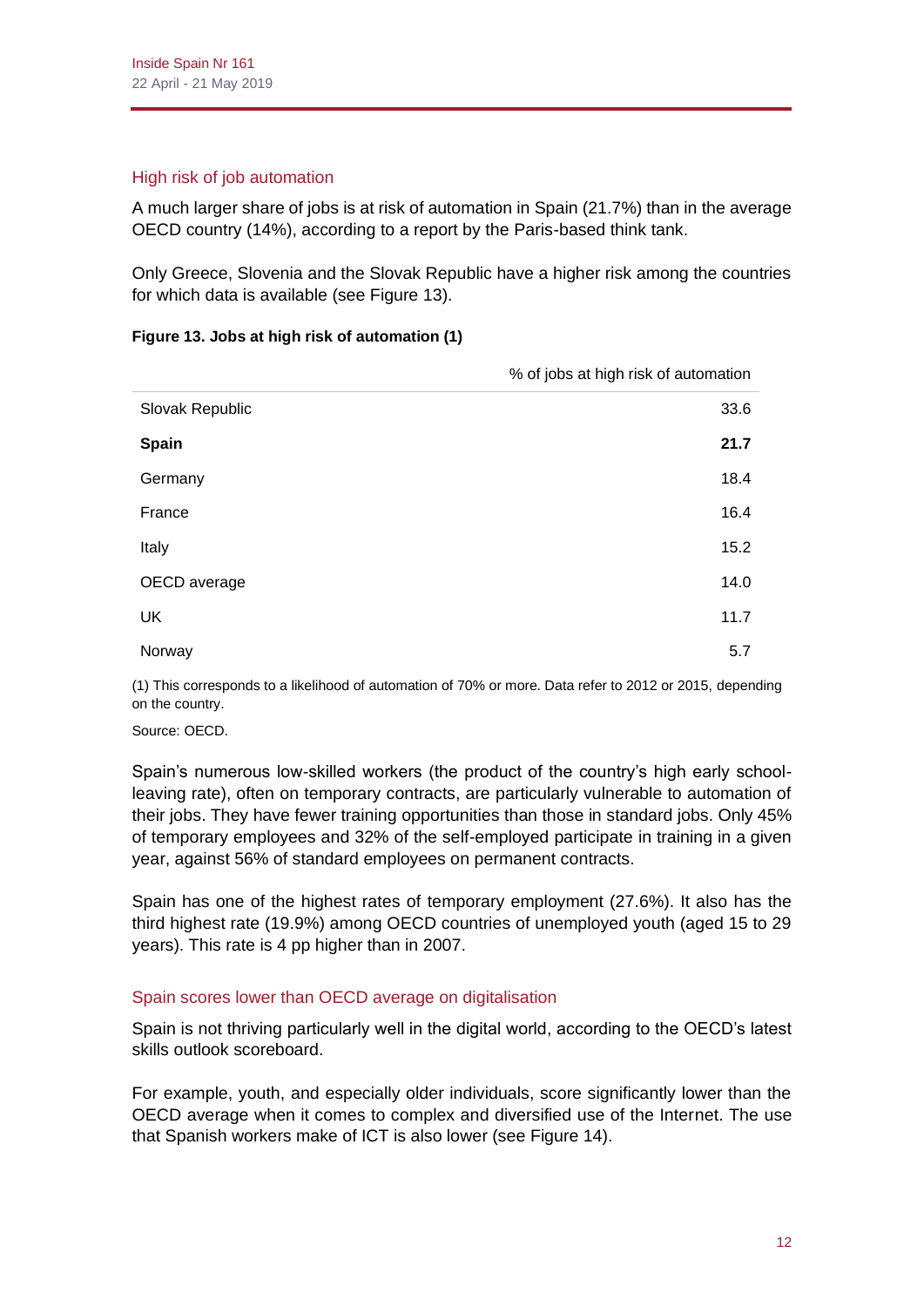|                                                                    | Bottom performer | Average | <b>Spain</b> | Top performer              |
|--------------------------------------------------------------------|------------------|---------|--------------|----------------------------|
| Low performing students                                            | Mexico 33.7      | 13      | 10.3         | Estonia 4.7                |
| Youth with low cognitive<br>and digital skills                     | Turkey 11        | 2.3     | 3.5          | Lithuania 0.2              |
| Older people with low<br>cognitive and digital skills              | Turkey 60.3      | 17.1    | 34.6         | Norway 4.3                 |
| Individuals making a<br>complex and diversified use<br>of Internet | Italy 36.6       | 58.3    | 55.5         | Norway 80.1                |
| ICT intensity at work                                              | Turkey 0.03      | 0.51    | 0.39         | <b>Netherlands</b><br>0.72 |
| Workers needing training to<br>escape high risk of<br>automation   | Turkey 18.4      | 10.9    | 9.6          | Norway 4.6                 |
| Teachers needing ICT<br>training                                   | Japan 80         | 58.3    | 64.7         | UK 32.6                    |
| Enrolment in initial<br>education                                  | Switzerland 51.3 | 87.2    | 96           | Canada 100                 |
| Adults in training                                                 | Turkey 20.6      | 42      | 47.7         | NZ 55.5                    |

#### **Figure 14. Skills outlook scoreboard, Spain compared with other OECD countries (%)**

Note: how to read the data? Low performing students: percentage of students scoring strictly below Level 2 in PISA (reading, mathematics, science), 2015. Youth with low cognitive and digital skills: percentage of 16-29 scoring below Level 1 (inclusive) in literacy and numeracy and having no computer experience or having failed ICT core, 2012, 2015. Older people with low cognitive and digital skills: percentage of 55-65 scoring below Level 1 (inclusive) in literacy and numeracy and having no computer experience or having failed ICT core, 2012, 2015. Individuals making a complex and diversified use of Internet: share of individuals making a diversified and complex use of Internet, 2016. ICT intensity at work: median intensity of ICT use across all workers (0-1). Workers needing training to escape high risk of automation: percentage of employment in occupations at high risk of automation requiring medium (up to 1 year) or important (up to three years) training needs to transition to occupations at low or medium risk of automation (upper bound). Teachers needing ICT training: percentage of teachers reporting needing further training in ICT for teaching. Enrolment in initial education: enrolment rates at the age three (early childhood education and pre-primary education) and at age five-15. Adults in training: percentage of adults participating in non-formal and informal learning over the past 12 months (PIAAC).

Source: "Skills outlook 2019: thriving in a digital world".

#### France overtakes Spain to take top spot in European producers of industrial vehicles

Spain's 20-year run as Europe's top producer of industrial vehicles ended last year, when France overtook it.

Vehicles made in France rose 7.4% to 506,000 and those in Spain fell 0.3% to 496,671 (see Figure 15).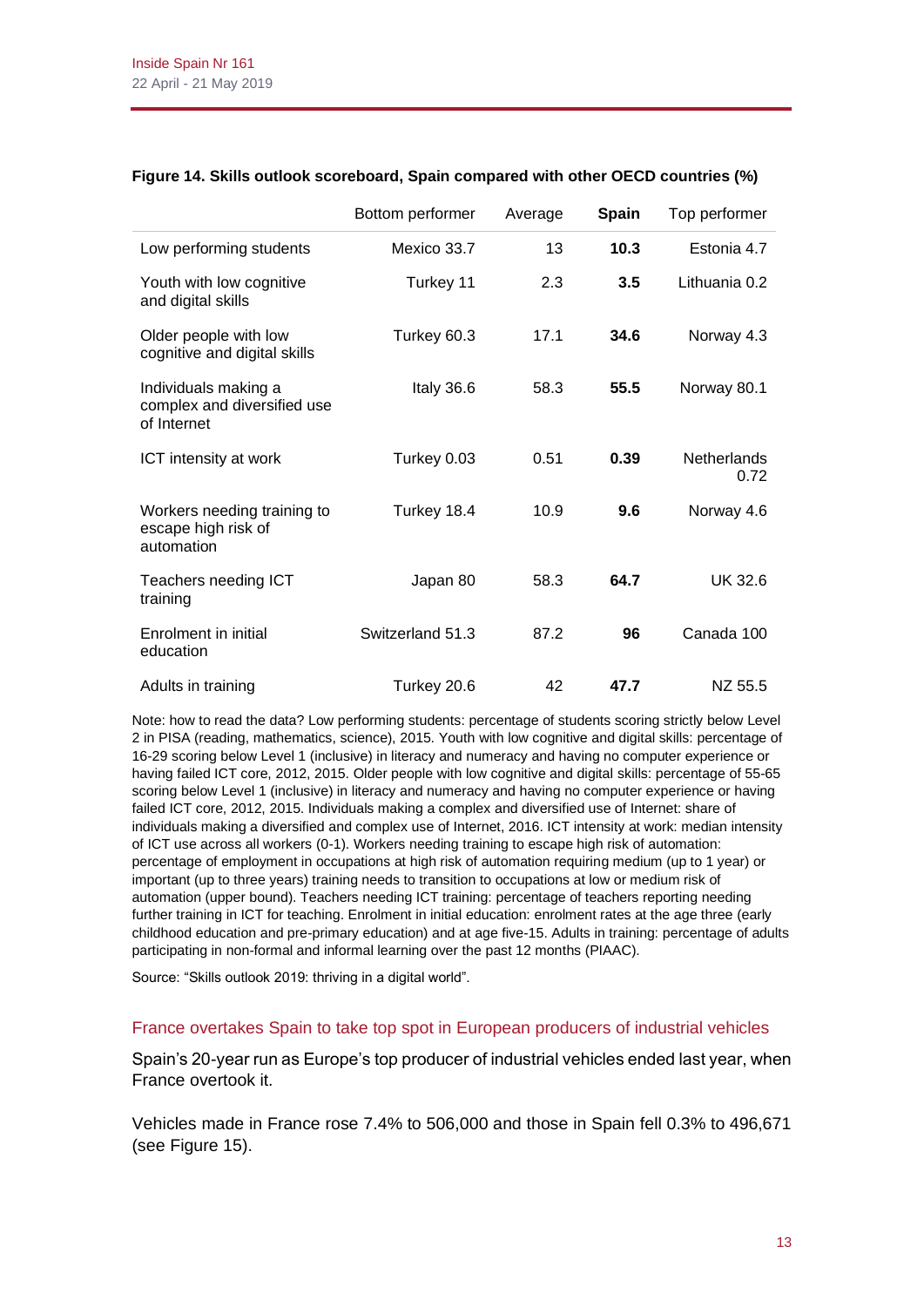|           | 2018    | 2017    |
|-----------|---------|---------|
| 1. France | 506,000 | 471,000 |
| 2. Spain  | 496,671 | 495,217 |
| 3. Italy  | 324,875 | 332,112 |
| 4. Poland | 202,141 | 169,773 |
| 5. UK     | 64,050  | 59,795  |

# **Figure 15. Top five European producers of industrial vehicles, 2018**

Source: Anfac and OICA.

At the global level, Spain was ranked ninth (see Figure 16).

# **Figure 16. Top 10 world producers of industrial vehicles, 2018**

| Country     | Units     |
|-------------|-----------|
| 1. US       | 8,190,254 |
| 2. Mexico   | 2,332,331 |
| 3.China     | 1,995,776 |
| 4. Canada   | 1,344,033 |
| 5. Thailand | 1,290,679 |
| 6.Japan     | 843,071   |
| 7.India     | 663,193   |
| 8. France   | 506,000   |
| 9. Spain    | 496,671   |
| 10. Iran    | 491,000   |

Source: Anfac and OICA.

### Per capita income gap between richest and poorest regions widens

The average per capita income in Madrid, the richest region, last year was €16,742 higher than that of Extremadura, the poorest, as against a difference of €13,885 in 2017 (see Figure 17).